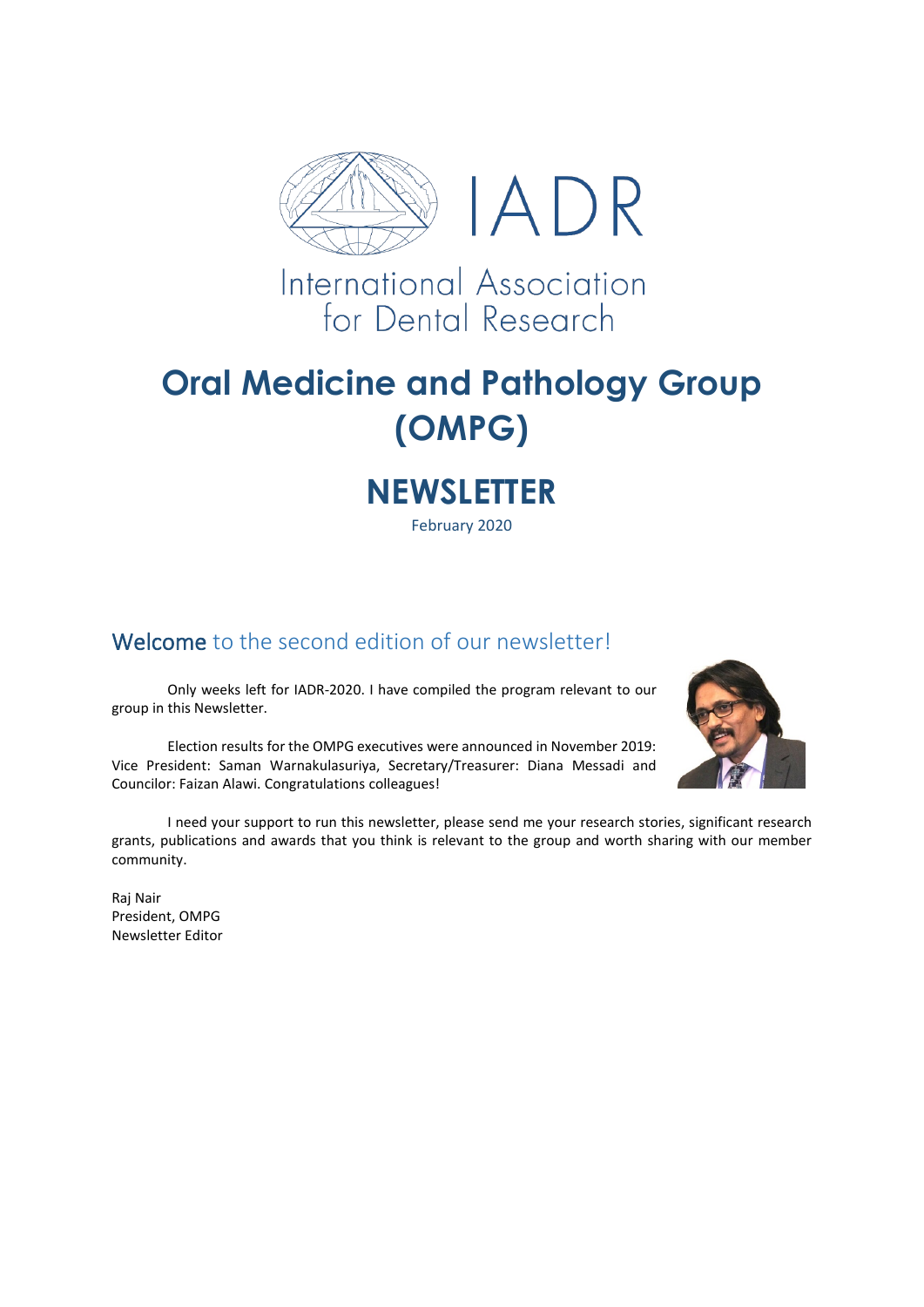## Message from IADR/AADR CEO

### Christopher H. Fox, DMD, DMSc

Dear IADR/AADR/CADR Meeting attendees,

#### **The IADR General Session & Exhibition in Washington, D.C. March 18-21, 2020 will proceed as planned.**

The International Association for Dental Research (IADR) and its Divisions have been closely following the developments regarding the new strain of coronavirus causing pneumonia-like symptoms first identified in China, although now in over 60 other countries, including the United States. The U.S. Centers for Disease Control and Prevention (CDC) refers to the virus as "Severe Acute Respiratory Syndrome Coronavirus 2 (SARS-CoV2)" and the World Health Association (WHO) refers to the virus as a Novel Coronavirus (nCoV). On January 30, 2020, the World Health Organization declared that the outbreak constituted a Public Health Emergency of International Concern (PHEIC) and the next day the U.S. Health and Human Services Secretary declared a public health emergency (PHE) for the United States.

The U.S. [CDC](https://protect-au.mimecast.com/s/H5PBCQnzZNUW7WVnf5LPb7?domain=mmsend2.com) and [WHO](https://protect-au.mimecast.com/s/YqkGCROA2MfLNLYwsrLHi2?domain=mmsend2.com) websites are the best resources for staying up to date on this rapid evolving situation.

On February 29, 2020, the WHO updated their [recommendations](https://protect-au.mimecast.com/s/PnhNCVAGg5fAMABVtO_CDs?domain=mmsend2.com) for international travel in relation to the COVID-19 outbreak. The WHO continues to "advise against the application of travel or trade restrictions to countries experiencing COVID-19 outbreaks." Despite the WHO recommendation, the U.S., by Presidential [Proclamation,](https://protect-au.mimecast.com/s/7hoECWLJkwiB0B31IoY-Th?domain=mmsend2.com) has suspended entry of foreign nationals from China (this does not include Hong Kong, Macau, or the island of Taiwan) and Iran or foreign nationals who have traveled to those countries in the last 14 days.

Both the WHO and CDC recommend basic personal hygiene practices to reduce the transmission of disease, including frequent hand washing with soap and water, hand sanitizers, covering nose and mouth with flexed elbow during sneezing or coughing, and avoid touching your face. Masks for healthy individuals are not recommended at this time.

Delegates unable to travel to Washington DC due to coronavirus-related travel restrictions or their own illness should refer to IADR refund, [cancellation](https://protect-au.mimecast.com/s/3Q7WCXLKm7iYmYAlSGhzh0?domain=mmsend2.com) and substitution policy.

#### **Steps IADR is taking to provide a safe environment in Washington, DC.**

The health and safety of our delegates coming to Washington, D.C. to celebrate the IADR Centennial is our top priority. The IADR is taking the following steps:

- Prominent reminders throughout the meeting to follow [WHO](https://protect-au.mimecast.com/s/YuJHCYWLoQTx5xYKTYcUIn?domain=mmsend2.com) and [CDC](https://protect-au.mimecast.com/s/GTKJCZYMqwSNzNv1h8l11L?domain=mmsend2.com) [guidelines](https://protect-au.mimecast.com/s/GTKJCZYMqwSNzNv1h8l11L?domain=mmsend2.com) regarding COVID-19; including:
	- $\circ$  Wash your hands frequently with soap and water for at least 20 seconds.
	- o Avoid close contact with people who are sick.
	- o Cover your cough by flexing your elbow or sneeze with a tissue, then throw the tissue in the trash.
	- o Avoid touching your face.
	- o Stay home when you are sick, except to get medical care.
	- $\circ$  Avoid handshaking or cheek-kissing as greetings Use the elbow bump.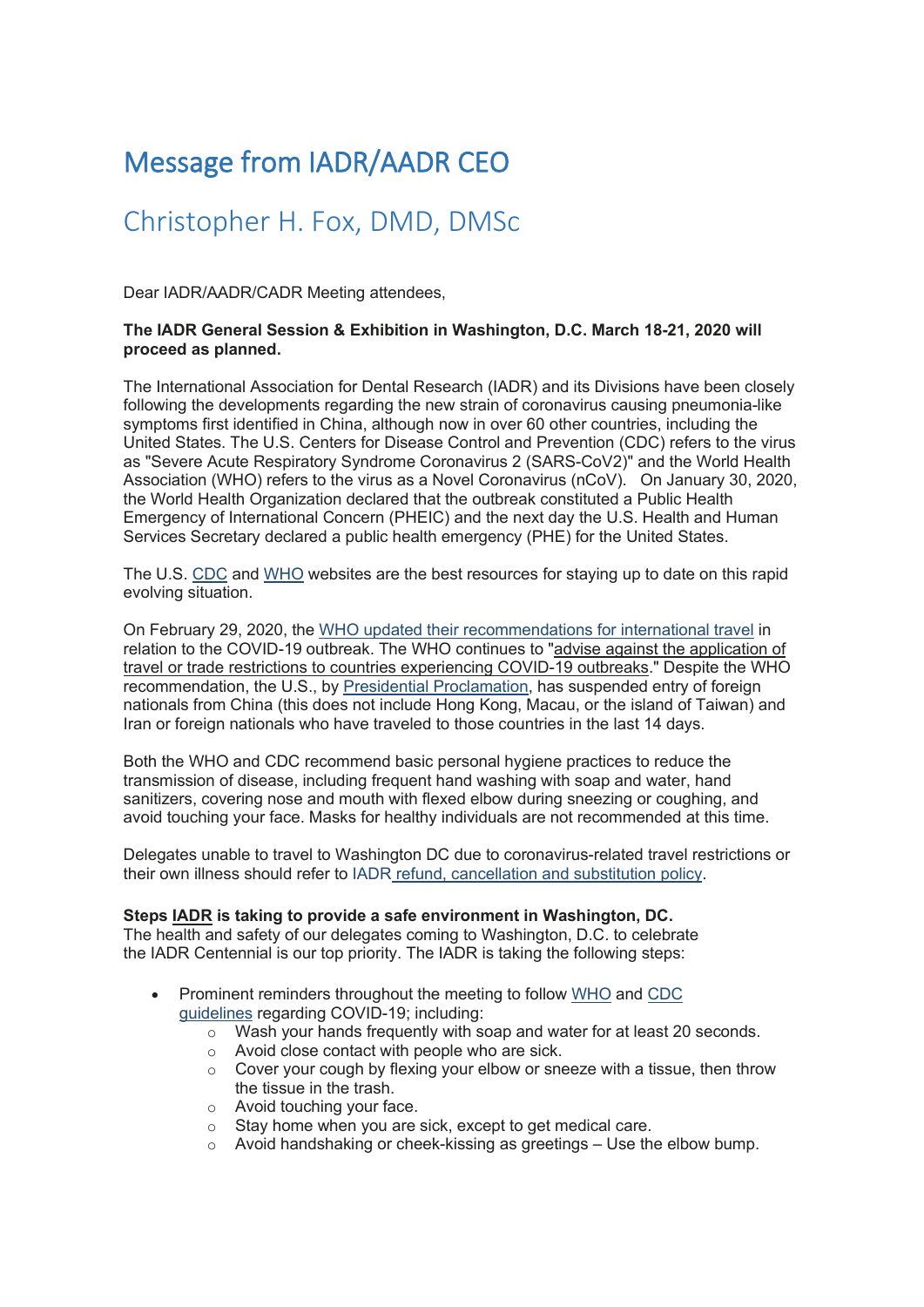- The Washington DC Convention Center is taking additional steps, including:
	- $\circ$  Increasing the number of hand sanitizing stations throughout the facility.
	- o Increasing the frequency of cleaning and disinfecting surfaces.
	- o Prominently placed "Cover your Cough" signage throughout the facility.
	- o Increased frequency of HVAC system filter changing.
- The IADR has contracted with the Department of Emergency Medicine of the George Washington University Medical Faculty Associates (GW MFA) to staff the dedicated First Aid Room at the DC Convention Center. The GW MFA are also coordinating with the CDC and the Washington DC Department of Health regarding preparedness.

If you have any additional questions please contact us at [registration@iadr.org.](mailto:registration@iadr.org)

### **COVID-19 statement:**

[https://www.iadr.org/Message-regarding-Cornonavirus](https://protect-au.mimecast.com/s/KlTzCgZo1xH2D0NDhNDrry?domain=iadr.org)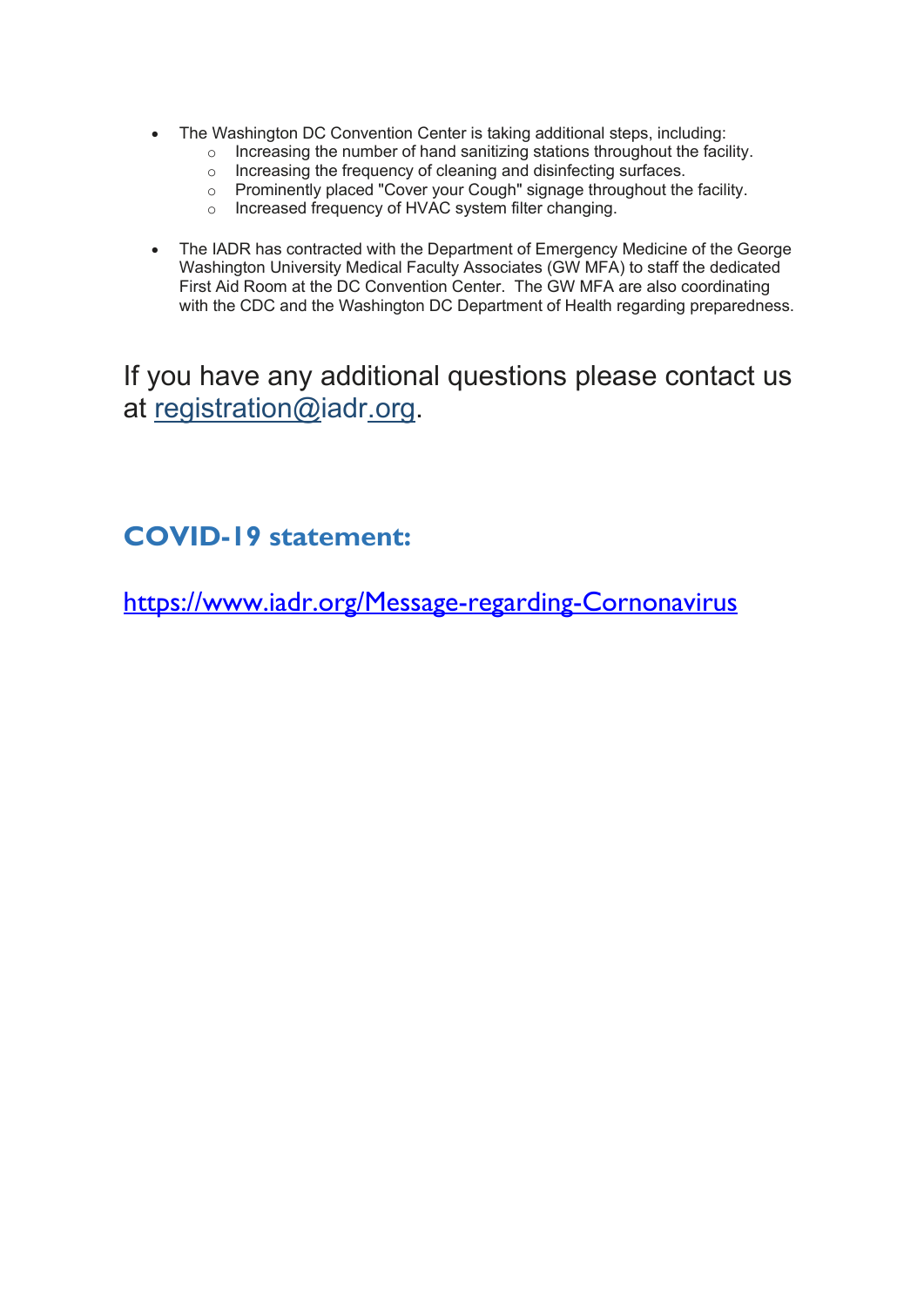## 2020 IADR/AADR/CADR Oral Medicine and Pathology

## KEYNOTE ADDRESS



(Photo: Prof Graham Ogden receiving Oral Medicine & Pathology Research Award at the IADR-2019, Vancouver, Canada)

#### *Title: Contributing Towards a Better Understanding of Oral Cancer*

Graham Ogden Thursday, March 19th, 2020  $8:00a$  m.

Graham Ogden, Dundee Dental Hospital & School, Scotland, was the 2019 recipient of IADR Distinguished Scientist Award in Oral Medicine & Pathology Research Award. Ogden is the Chair in Oral Surgery at the University of Dundee, Scotland and Dean of the Dental Faculty in the Royal College of Physicians & Surgeons in Glasgow, Scotland. He completed his Ph.D. on "cytoskeletal and nuclear morphology of normal and malignant oral epithelium" at the University of Dundee and his postdoctoral research focused on effect of alcohol on cell function and morphology. Since then, Ogden has published more than 100 peer-reviewed publications on the topic of oral cancer ranging from basic science to chair-side management.

For raising public awareness and contributions to professional education on oral cancer, Ogden received the 2012 Ian Stevenson Award for Public Engagement with Research in from the University of Dundee. Ogden won the Senior Colgate Prize in 1992 for his research on "oral exfoliative cytology" awarded by the British Society for Dental Research and represented the United Kingdom as participant at the IADR Hatton Awards in 1993.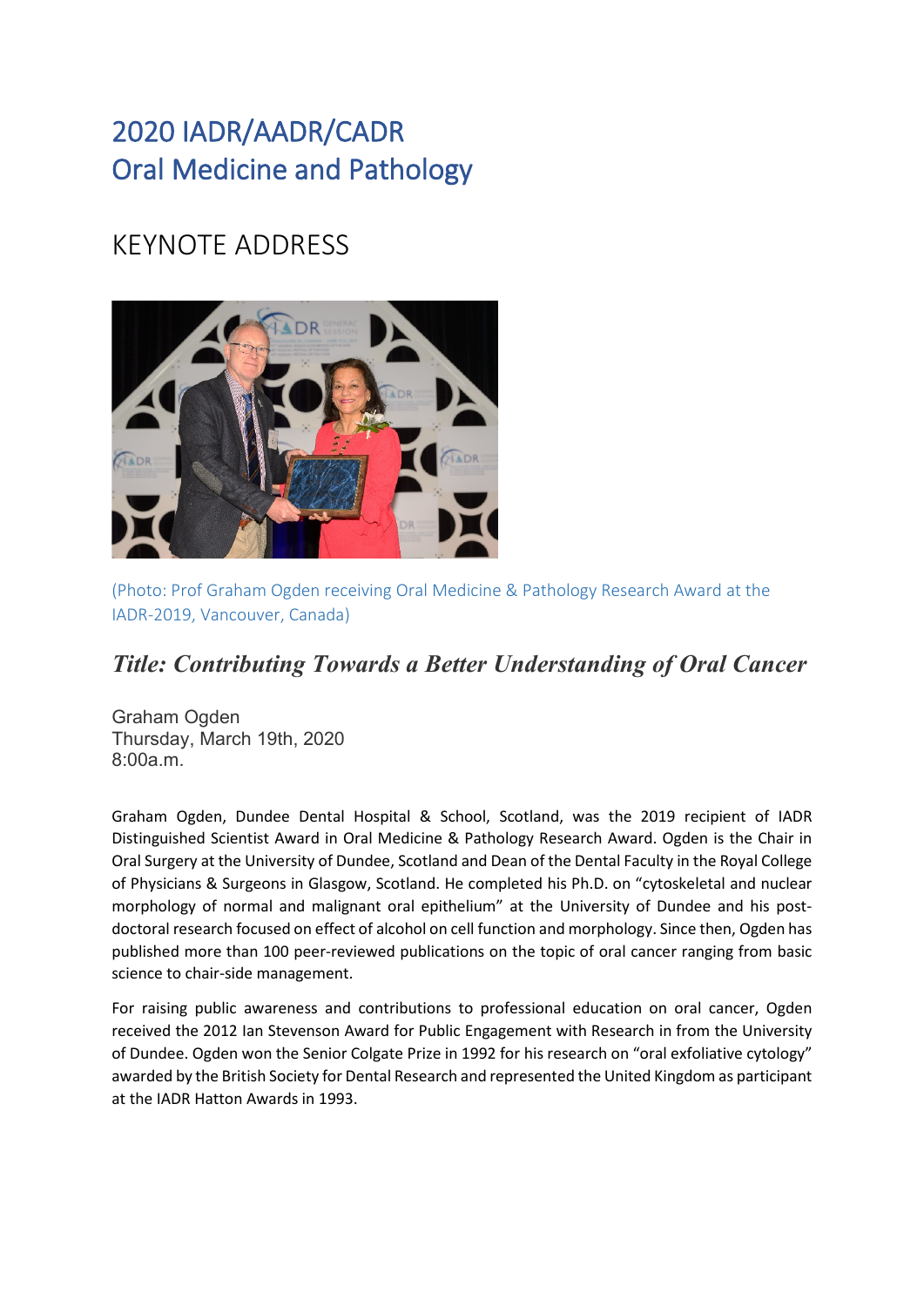## FEATURED PRESENTATIONS Symposia

The following symposia are scheduled to be presented at the 2020 IADR/AADR/CADR General Session:

| <b>Title</b>                           | Organiser/Chair               | Date          | <b>Time</b> |
|----------------------------------------|-------------------------------|---------------|-------------|
| <b>Areca nut and oral cancer</b>       | Saman Waranakulasuriya,       | WEDNESDAY,    | 10:15AM     |
|                                        | Kings College, London,        | MARCH 18,     | TO          |
|                                        | <b>England</b>                |               | 11:45AM     |
| <b>Treating the Tumor Immune</b>       | Yu Lei, University of         | WEDNESDAY,    | 10:15AM     |
| <b>Microenvironment in Head and</b>    | Michigan, USA                 | MARCH 18,     | TO.         |
| <b>Neck Cancer</b>                     |                               |               | 11:45AM     |
| <b>Random and Systematic Bias in</b>   | Lisa Jamieson, University     | THURSDAY,     | 8AM TO      |
| <b>Population Oral Health Research</b> | of Adelaide, Australia        | MARCH 19,     | 9:30AM      |
| <b>Saliva Liquid Biopsy</b>            | David Wong, UCSF, USA         | THURSDAY,     | 8AM TO      |
|                                        |                               | MARCH 19,     | 9:30AM      |
| <b>Biomarkers for Head and Neck</b>    | Raj Nair, Griffith University | FRIDAY, MARCH | 8AM TO      |
| <b>Cancers - a Precision Oncology</b>  | and Queensland Health,        | 20,           | 9:30AM      |
| <b>Perspective</b>                     | <b>Australia</b>              |               |             |
| <b>Botulinum toxin in orofacial</b>    | Malin Ernberg, Karolinska     |               |             |
| pain: Does it work?                    | Institute, Sweden             |               |             |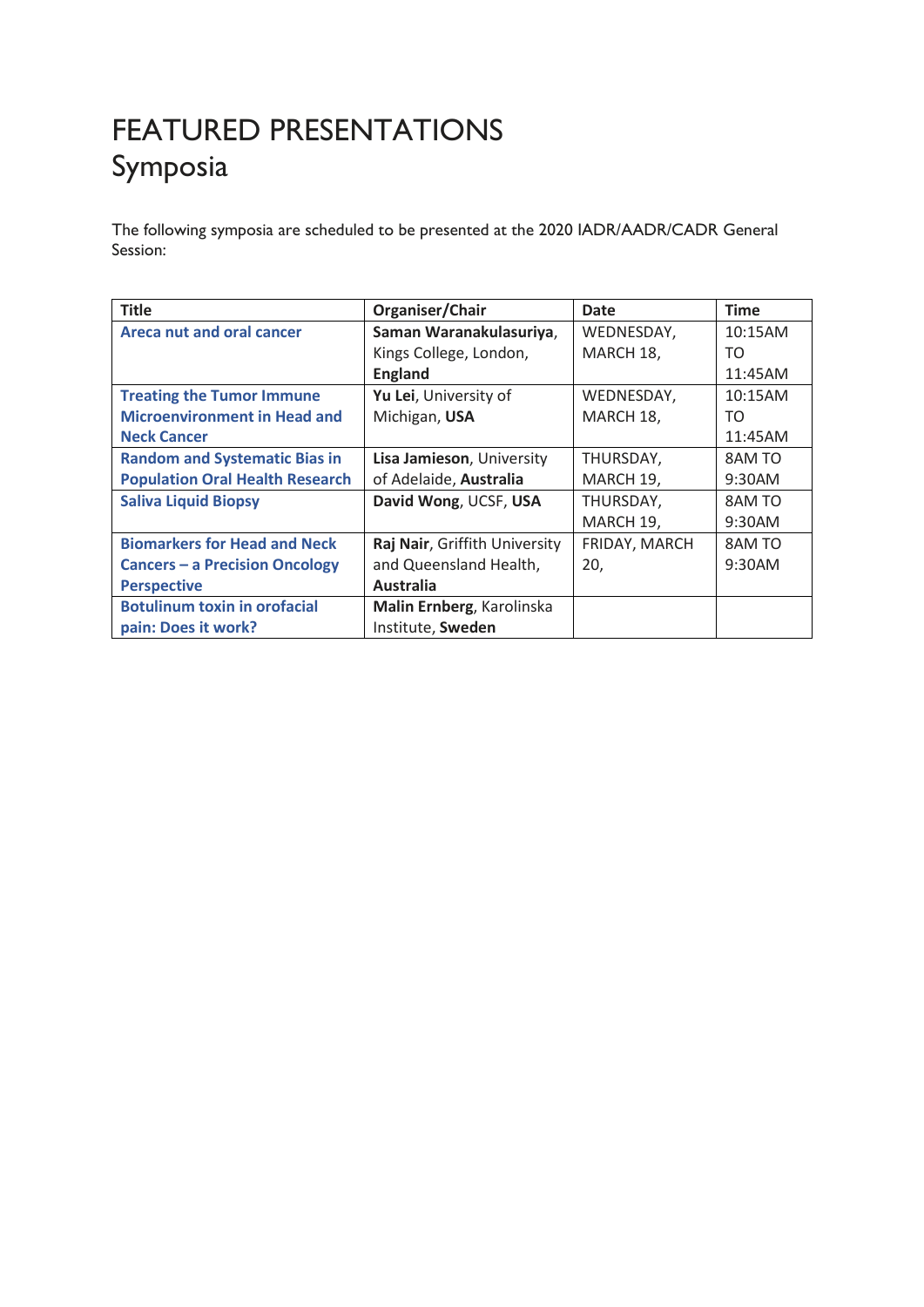## **Listing of the oral, poster and ePoster discussion sessions for the OMP Group:**

| <b>Title</b>                                                | Date                   | <b>Start</b><br>Time | End<br>Time        | Session Type                  |
|-------------------------------------------------------------|------------------------|----------------------|--------------------|-------------------------------|
| Keynote Address; Oral Medicine<br>& Pathology               | Thursday<br>3/19/2020  | 8:00<br>AM.          | 9:30<br>AM         | Oral Session                  |
| Molecular Basis of Head & Neck<br>Cancers                   | Wednesday<br>3/18/2020 | 1:30 PM              | 3:00 PM            | Oral Session                  |
| Gene Regulatory Mechanisms in<br>Oral & Head & Neck Cancers | Friday<br>3/20/2020    | 2:00 PM              | 3:30 PM            | Oral Session                  |
| Update on Translational<br>Research                         | Saturday<br>3/21/2020  | 8:00<br>AM.          | 9:30<br><b>AM</b>  | Oral Session                  |
| Oral Medicine & Pathology I                                 | Thursday<br>3/19/2020  | 3:45 PM              | 5:00 PM            | <b>Poster Session</b>         |
| Oral Medicine & Pathology II                                | Friday<br>3/20/2020    | 11:00<br>AM.         | 12:15<br><b>PM</b> | <b>Poster Session</b>         |
| Oral Medicine & Pathology III                               | Friday<br>3/20/2020    | 3:45 PM              | 5:00 PM            | <b>Poster Session</b>         |
| Oral Medicine & Pathology IV                                | Saturday<br>3/21/2020  | 11:00<br>AM          | 12:15<br><b>PM</b> | <b>Poster Session</b>         |
| Oral Medicine & Pathology                                   | Friday<br>3/20/2020    | 11:00<br>AM          | 12:15<br>PM        | ePoster Discussion<br>Session |

## **OMPG AGM and Reception**

Date: 19th March 2020, Thursday Venue: Room 140B Time: 5:00PM start

Oral Medicine and Pathology Group Executive Committee meeting will take place from 4 p.m. – 5 p.m., followed by the Group's reception from 5 p.m. – 6 p.m. and the Business Meeting AGM from 6 p.m. – 7 p.m.